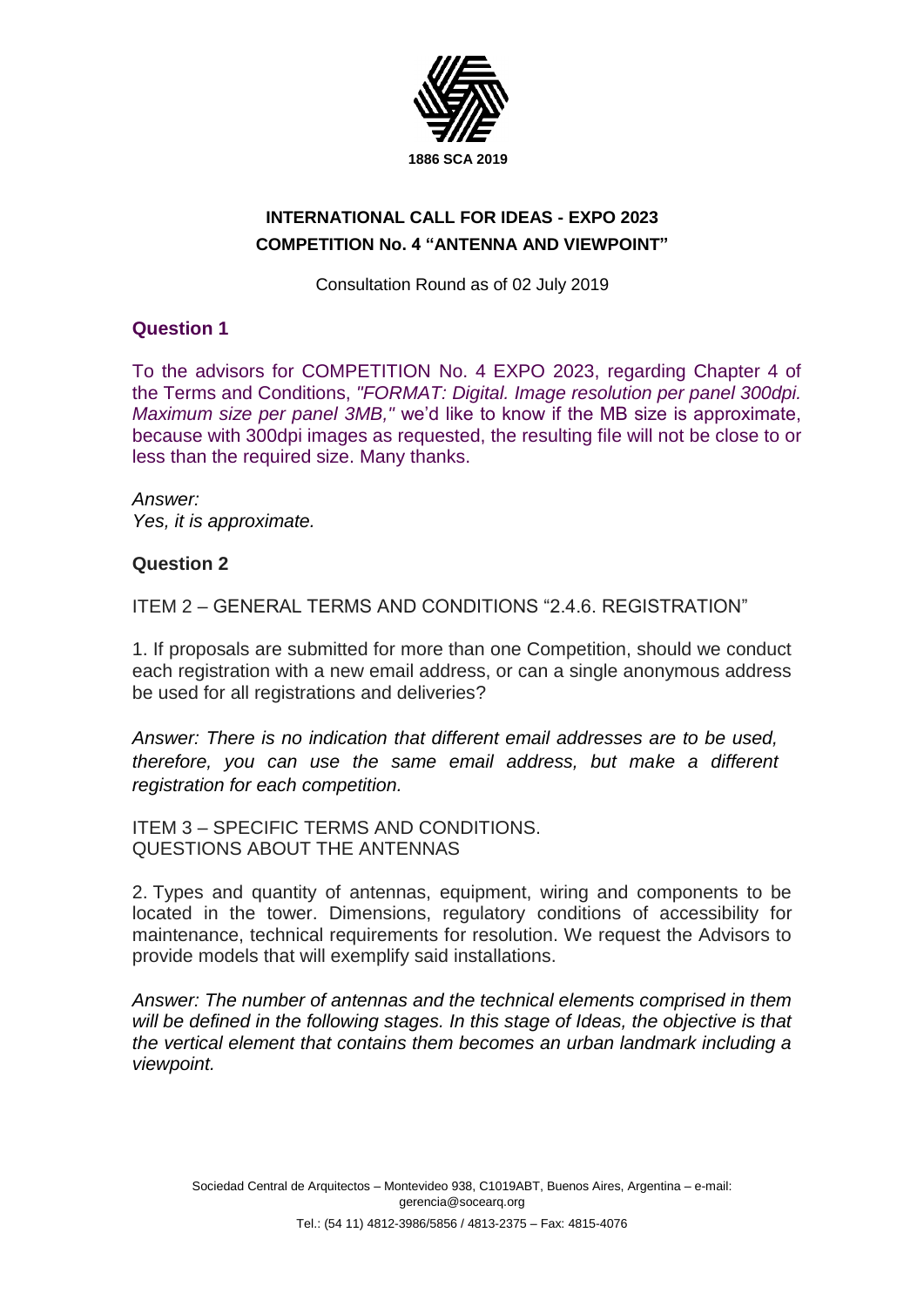

3. Should the antennas be located in the open sky in all directions or can they be contained in an enclosed or semi-enclosed volume?

*Answer: The antennas will be inside cells in contact with the open sky.* 

4. The Programme does not provide specifics for command / operation rooms or technical spaces. If necessary, please indicate requirements and characteristics.

*Answer: That specification will be resolved in the next stages, not in this call for ideas.* 

QUESTIONS ABOUT THE VIEWPOINT:

5. Why is the viewpoint height established at maximum of 45 meters high? Can it be higher?

*Answer: It is possible to locate the viewpoint platforms at any height below 45 meters. They cannot be located above that height.* 

## **Question 3**

1) Item 3a of the terms and conditions specifies that the antenna should include existing antennas. What do you mean by include or integrate? Is it part of the design? How many antennas are there and where are they?

*Answer: The number of antennas and the technical elements comprised in them will be defined in the following stages. In this stage of Ideas, the objective is that the vertical element that contains them becomes an urban landmark including a viewpoint.*

2) Is it possible to have a plan specifying their location and size?

*Answer: See 1).* 

3) The plan shows a location of the antenna viewpoint that differs from the location in the reference images. Which one should we use?

*Answer: See item 3.2 LOCATION, in the Terms and Conditions.*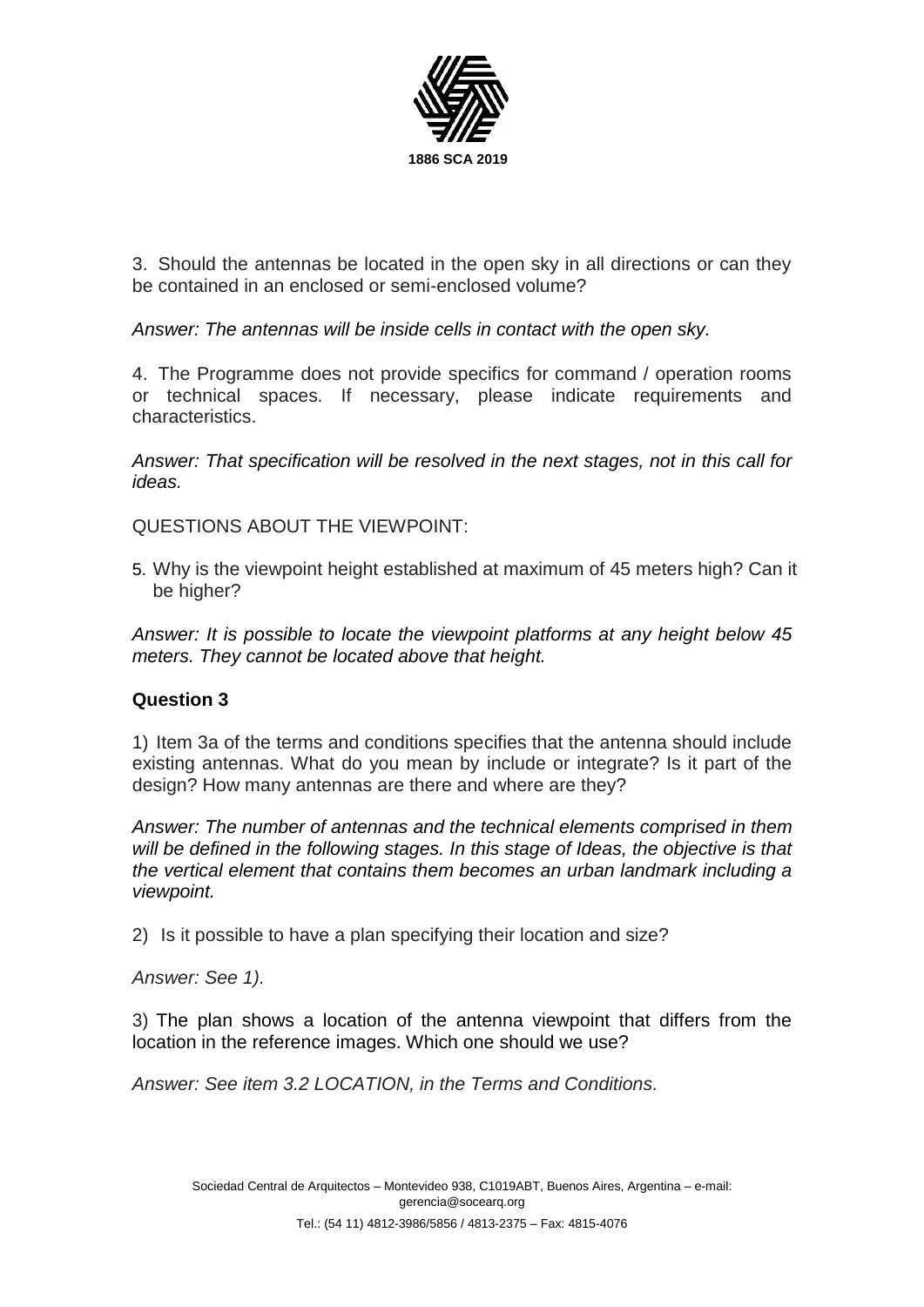

4) The terms and conditions also mention that the location is to be determined by the designer. How flexible is that?

*Answer: See item 3.2 LOCATION, in the Terms and Conditions.*

5) Additionally, the terms and conditions indicate that it is a communication antenna. What type of communication is meant? Exactly what kind of functions will it host? Does it have any specifications?

*Answer: It is a communication antenna; it could be for telephony or other uses not yet defined. Fundamentally, it will be an urban landmark containing an antenna and viewpoint. Specifications are not necessary.* 

## **Question 4**

Quoting the terms and conditions: (2.7.4. RECEIPT OF WORKS)

2) As part of the delivery, the participant must include the vote of the Jury for the participants in a separate PDF file named "Jury vote". ... Question:

If this is still the phase of Receipt of Works and it is assumed that the jury members have not yet seen the projects, how could the jury cast a vote? Why should participants know the opinion of the jury if the jury has not passed a verdict on all projects?

*ANSWER: The Terms and Conditions for Competition No. 4 are quoted: "2) As part of the delivery, the participant must include the vote of the Jury for the participants in a separate PDF file named "Jury vote". The list of members of the FADEA National Jury Body will be uploaded on the SCA and CAPBA websites 48 hours before closing the Call. Blank votes will be accepted."*

*CLARIFICATION: "JURY VOTE'' means that each participant is empowered to choose one Jury Member from FADEA's National Jury Member Roster, which will be uploaded on the SCA and CAPBA websites 48 hours before the Competition deadline.*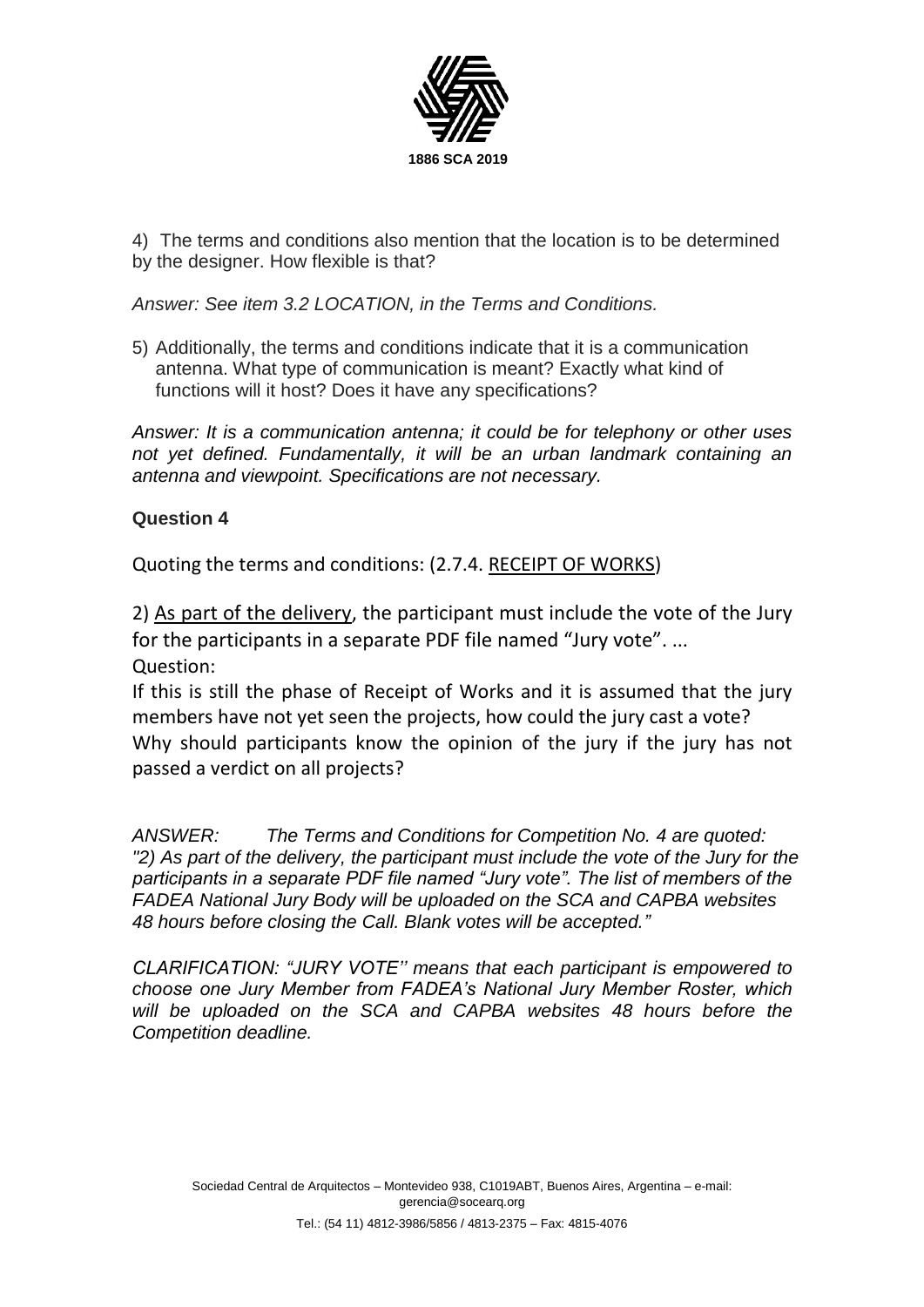

## *THE ARCHITECT THAT HAS MOST VOTES WILL BE THE JURY MEMBER CHOSEN TO REPRESENT PARTICIPANTS.*

## **Question 5**

1- Can viewpoints be located above the 35/45 meter height of the Viewpoint mentioned in the terms and conditions? And below?

2- Can we include underground levels for the tower?

3- What kind of antennas are needed? What special characteristics do they have? Materiality? Could you provide references?

4- What is the support surface for the Antenna and Viewpoint (how many square meters can be supported on level 0)?

*Answer: See answers to questions 2, 3 and 10.*

### **Question 6**

Location. What is the width of the Boulevard, sidewalks and pavements, and central band?

*Answer: The number of antennas and the technical elements comprised in them will be defined in the following stages. In this stage of Ideas, the objective is that the vertical element that contains them becomes an urban landmark including a viewpoint.*

Chapter 4 Label. Does it have a special format or only the letter/font size is required?

*Answer: The only mandatory requirements are those indicated in the terms and conditions.* 

Perspectives. Is it mandatory to produce renders or can they just be free-hand layout plans?

*Answer: Only the requirements indicated in the terms and conditions are mandatory.* 

Computation sheet. In what file and sheet format should it be delivered? The same as the brief/descriptive report?

*Answer: Yes, same format as the brief, of which it is a part.*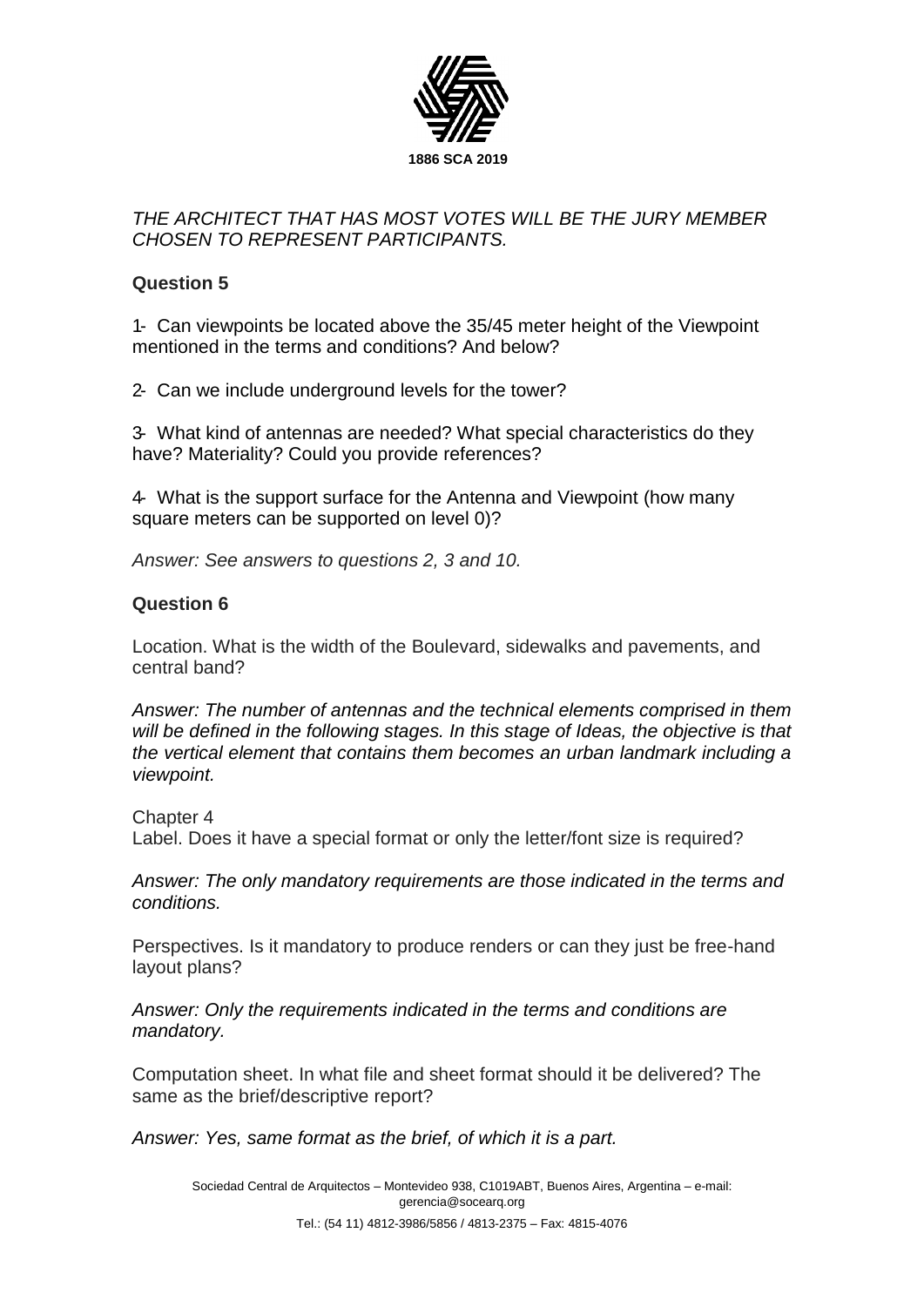

## **Question 7**

Format. There is a reference only to "digital". Can it be pdf format, with the same resolution, 330 dpi and 3MB per panel?

## *ANSWER: YES*

## **Question 8**

1- Is it necessary to allocate space to access control, ticketing and reception?

*Answer: No, it is not necessary.*

2- What is the estimated area for technical support of the communication tower (racks, electricity generator, etc.)?

*Answer: It is not part of the Programme of Needs.* 

3- Is the occupational factor of the Viewpoint 1 person every 3 square meters as indicated in the construction code for Vicente Lopez district (in item 4.7.2.1 paragraph c for fairs and exhibitions)?

*Answer: No.*

## **Question 9**

To the Advisors of Competition No. 4 - Expo 2023, we understand that if a team member is registered with a License with No Permit as an associate of C.A.P.S.F. with no payments in arrears, they can participate as the main architect in that competition. Could you confirm this?

*Answer: He/she must be eligible as indicated in item 2.4.2.1 of the Terms and Conditions.* 

### **Question 10**

1) Could you specify the minimum-maximum dimensions of the antennas to be located on the tower, if they are vertical or parabolic, and what surface they take in construction, so as to correctly design the space.

*Answer: See previous answers.*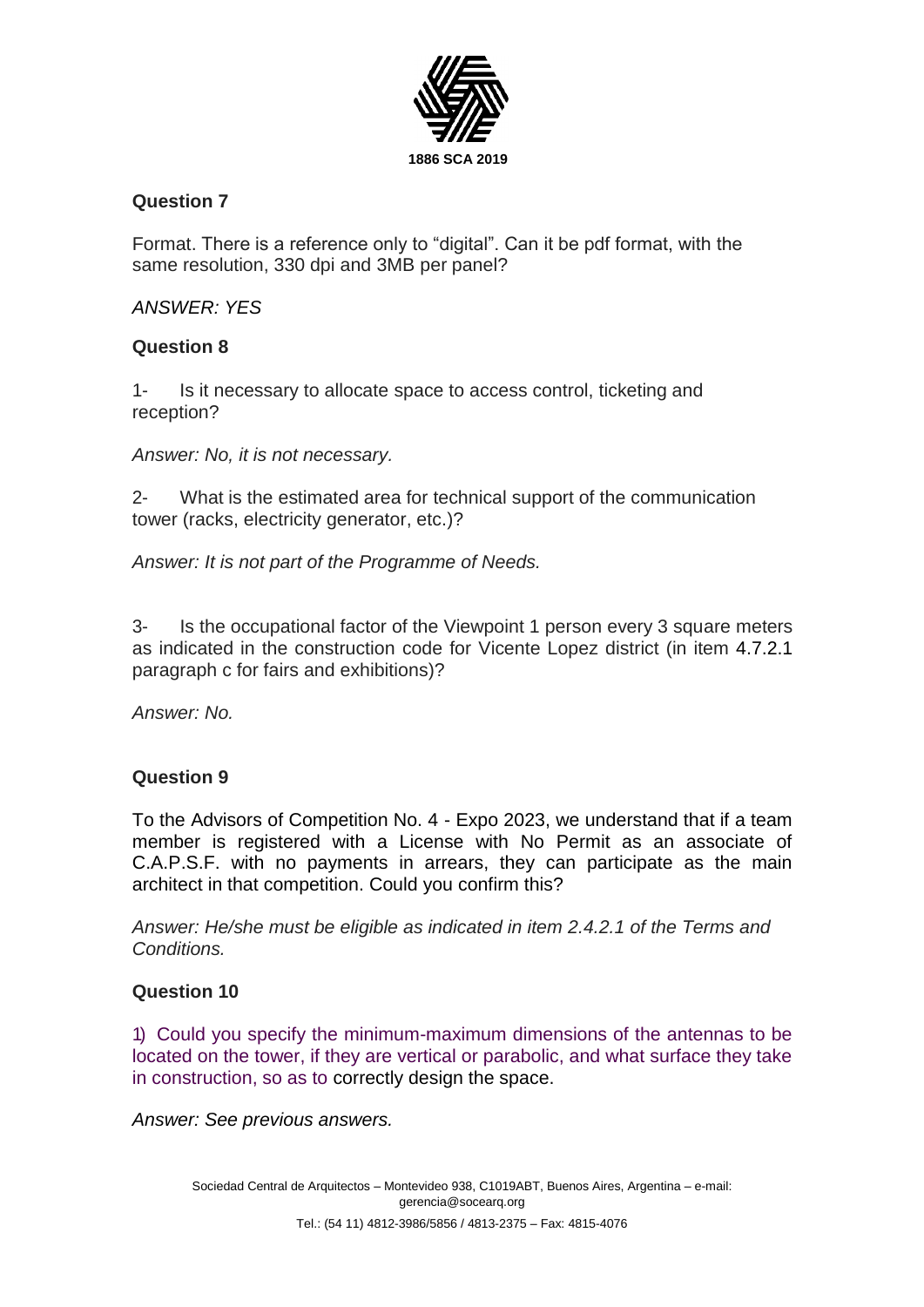

*2)* Should the access to the antenna area (considering that it reaches above 100m high) have any specific element (for instance, elevator, staircase, ladder) or can it be determined by the designer?

*Answer: The viewpoint at the highest level should be accessible with an elevator (see item 3.3 of the Terms and Conditions). The antennas should be accessible with stairs, whose design will be determined by the designer.* 

## **Question 11**

Regarding item 2-LOCATION, is it possible to relocate the antenna 120 m behind international pavilion 2A, keeping the position on the axis of the Boulevard? This would involve reformulating the flag square.

*Answer: See item 3.2- Location in the Terms and Conditions.*

## **Question 12**

1- About existing and new antennas, please provide more technical details. For example, use, weight, required height, etc.

*Answer: See the answer to Question 6.*

2- To have consistent jury conditions, please establish a scale for the Viewpoint floors.

*Answer: The roof plan should be a scale of 1 1500. The scale for the rest of the floor plans is to be determined by the designer.* 

### **Question 13**

Should the Viewpoint level have restrooms?

*Answer: It is not mandatory. It is up to the designer.*

What are the approximate dimensions of the Antenna on the floor plan, so as to determine how much space it takes?

*Answer: It is up to the designer.*